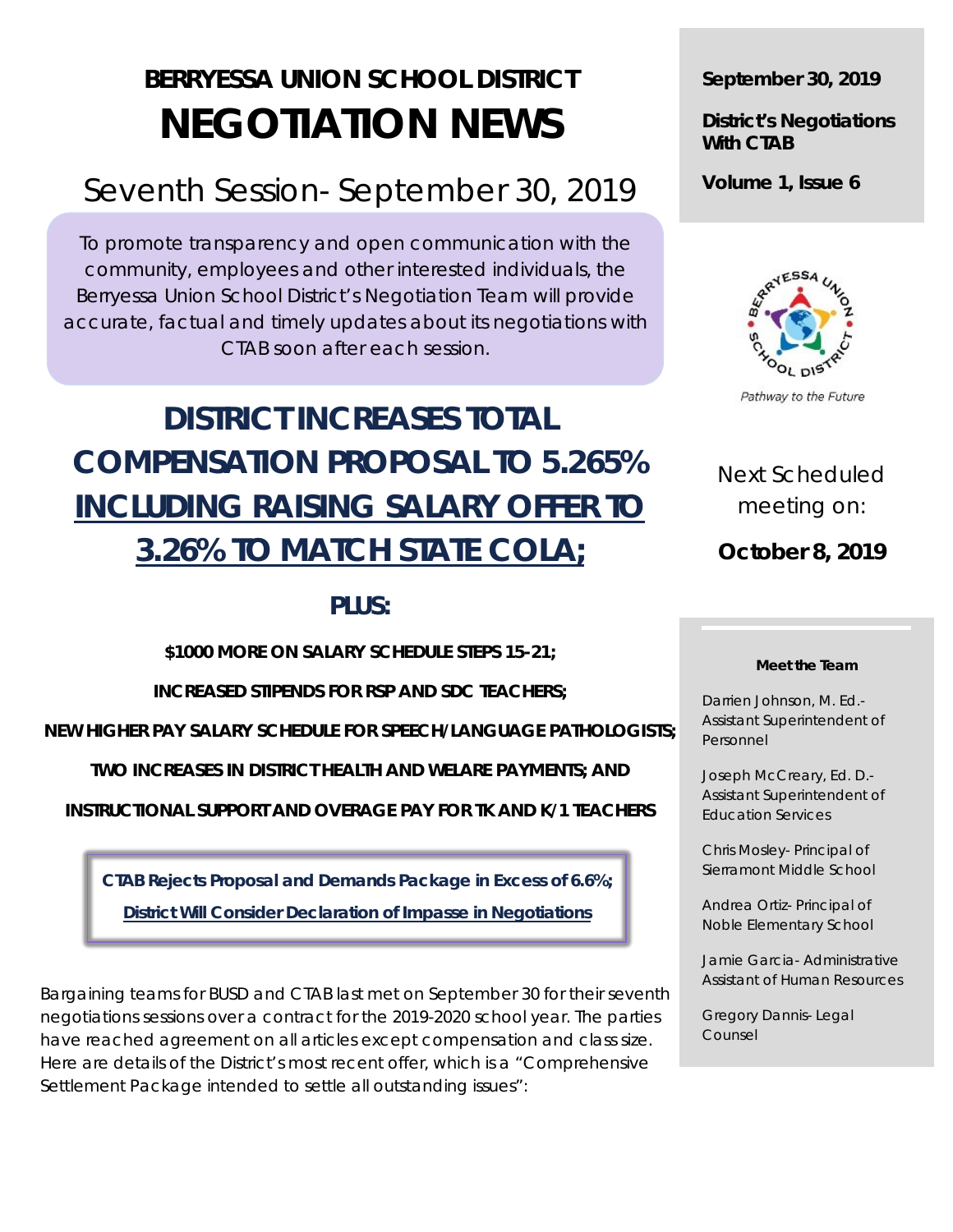### **DISTRICT PROPOSES 5.265% TOTAL COMPENSATION PACKAGE**

**Salaries**: The District's new proposal included the following:

- 3.26% Salary Schedule Increase effective July 1, 2019. This percentage equals the 2019-2020 State Cost of Living Adjustment (COLA) received by the District.
- Additional \$1000 on Steps 15-21 effective July 1, 2019, across all columns in recognition of credited years of service in the District. This proposal would benefit 34% of the bargaining unit and address a particular area of the schedule that is not as competitive with other districts. The cost of this proposal is equal to about a .27% salary increase.
- RSP and SDC Teachers: Increase annual stipend from \$2000 to \$2500. The cost of this proposal is equal to about a .065% salary increase.
- Speech and Language Pathologists: SLP salaries will be increased by 10% based on a new salary schedule. SLPs would continue to receive their annual \$4000 stipend.
- Instructional Support for TK: Additional instructional assistant time will be equal to about a .17% salary increase.

**Fringe Benefits: 1.7% Equivalent Salary Increase**: The District proposes two increases to its contribution toward health and welfare premiums, once following ratification of the new 2019-2020 contract and the second increase on January 1, 2020 as follows:

|                            | <b>Current Contribution</b> | <b>New Contract Amount</b> | 1/1/20 Amount  |
|----------------------------|-----------------------------|----------------------------|----------------|
| Employee Only: \$675/month |                             | \$768.25/month             | \$806.66/month |
| $Employee +1:$             | \$1400                      | \$1536.50                  | \$1828.30      |
| Family:                    | \$1785                      | \$1928.30                  | \$2024.72      |

As of January 1, 2020, the employee only District contribution rate will have increased by 19.5%; the employee plus 1 rate by 15.2% and the family rate by 13.4%. Full implementation of these increases is equal to about an ongoing 1.7% salary increase for unit members. CTAB has indicated agreement with this proposal.

**CLASS SIZE:** The District improved its proposal by adding overage pay to K/1 combination classes over 22 and for 4/5 combination classes over 29. The entire proposal includes:

- New language prohibiting TK/K combo classes (agreed to CTAB proposal).
- New 29:1 class size for 4/5 combo classes (agreed to CTAB proposal).
- Increase "overage" payments from \$7 to \$10 per student per day for grades TK-5.